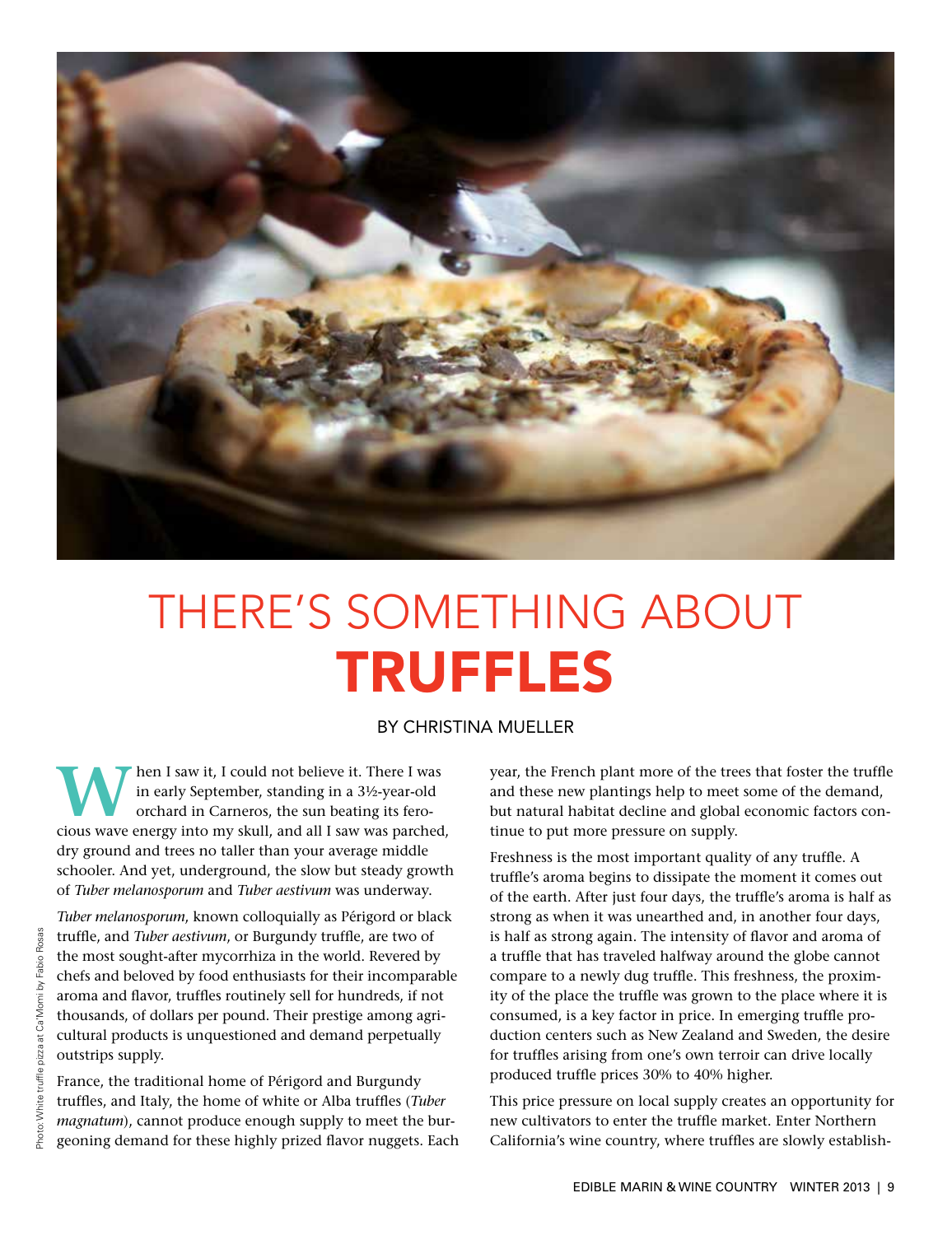

ing an agricultural toehold.

"There are [currently] no more than 30 acres [of truffles] under production in the US," says Robert Chang, partner and managing director of the American Truffle Co. (ATC). But Chang and his business partner and chief scientist at ATC, Paul Thomas, are working hard to change that. According to Chang, after years of research in the laboratory and experience in the field, ATC has developed a technologically advanced truffle cultivation methodology and offers growers "the science to compensate for the risk."

Though the details of their process are shared only with their client partners, their approach is multi-tiered and continues throughout the process from planting to harvest. At ATC's tree nursery in Oregon, the company inoculates filbert and English oak saplings with truffle spores. The inoculated trees are then delivered to client-partners with whom the company has already collaborated to determine the best planting locations for the trees. In this, factors are considered from the composition and pH levels of soil to water levels and runoff, site preparation and land management.

ATC's business model is to remain invested in the grower's

success as part-owner of the resulting harvest—percentages vary and are covered by nondisclosure agreements with each partner, but are never more than a third.

Like other tree crops and similar to wine grapes, truffles are not harvested at all for the first few years the tree is in the ground. It takes about five years for the tree to "get comfortable" and its truffle-inoculated roots to develop the symbiotic relationship with the fungi that both require to grow and flourish. Though the first harvest is usually small, ATC says its trees increase their yield every year for the next three to five years before the yield plateaus. Thereafter, the yield generally remains stable, much like grapevines, for generations.

Currently, ATC is working with a handful of wine grape growers in Napa and Sonoma to plant truffle-spore-inoculated trees on their properties. Some of these local folks are, for varying reasons, keeping their truffle-growing activities under wraps for now, but ATC client-partners Rob and Maria Sinskey of Robert Sinskey Vineyards allow their truffle orchard to be used as an ATC showcase. The Sinskeys farm all of their properties with an over-arching belief in developing an entire vineyard ecosystem, one that leaves a minimal footprint on the land, incorporates farm animals and fosters wild-animal-friendly habitat (including fish).

Of the Sinskeys' 200 farmed acres in Carneros, one acre of sloping land amidst the vines is a new orchard, planted nearly four years ago with truffle-inoculated English oak and filbert trees. Roughly half of the trees were inoculated with Périgord truffle spores and the other half with Burgundy truffle spores. (Though Chang has had success inoculating tree roots with *Tuber magnatum* in the lab, white truffles are extremely difficult to cultivate and are not currently commercially viable.)



Rico, the truffle dog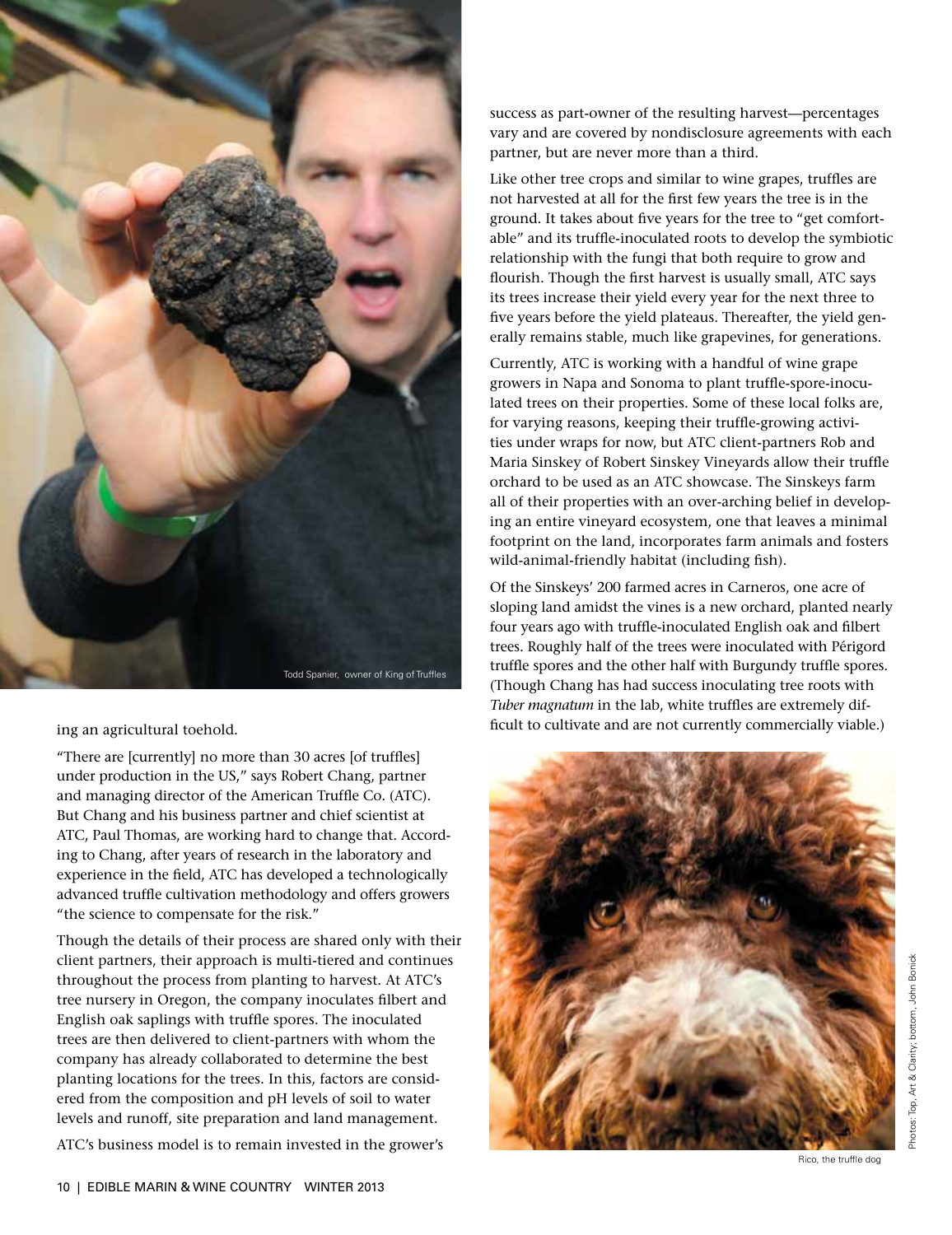

"I'm hedging," says Sinskey, who grazes a flock of sheep amidst the vines and trees. "I need to keep the land open for the sheep, and in 15 years I will have a nice orchard to eat lunch in," he says.

But, if it works, the financial rewards could be significant. Périgords fetch as much as \$1,200 per pound on the open market (there are black markets for truffles) and Burgundys fetch as much as \$700 per pound. "But Burgundy truffles yield two to three times as much per acre as Périgords," says Chang. The differing yields mean that revenues per acre of Périgord and Burgundy are roughly equivalent.

The Sinskeys' agreement with ATC means Maria Helm Sinskey, Rob's wife and the chef and culinary director at her husband's winery, can keep as many of the truffles that will eventually come out of their orchard as she wants.

"It is not a losing proposition," says Rob Sinskey, "even if we only get a little." He is expecting an initial harvest in about two years.

"If you already have a vineyard, putting in truffle trees is very straightforward," says Chang, who notes the environmental as well as operational synergies.

Truffle trees offer wineries an alternative to the grapevine monoculture and also provide other environmental benefits. Many farmers in wine country need flood control tools and sustainable alternatives to grapevines as buffers in riparian zones. Unlike grapevines, the roots of oak and filbert trees help hold soil in place, an important factor in water resource management and conservation. By preventing soil and water runoff, tree roots reduce negative downstream effects of that runoff. Soil retention also keeps water where it is needed

most, on the tree's roots, where it works in partnership with the soil to nourish the plant. A benefit to farmers as well as to the overall environment, holding soil in place reduces the amount of irrigation needed for any crop. "I am always looking for ways to use less water," says Sinskey.

On a larger scale, California's "cap and trade" system for carbon offsets that took effect in 2012 may mean that these new "tree growers" are able to sell offsets from planting trees to the carbon marketplace. According to a speech given by Chang at the Sonoma Farm Bureau this September, ten acres planted with trees offsets the carbon footprint of 450 cars.

Cultivated truffles, once the domain of a few family farms in Europe, appear to be putting down roots in the New World. Fittingly, a few pioneers in our own region are at the forefront of bringing this exciting and delicious industry to American soil. Farmers like Rob Sinskey, guided by an interest in bio-diverse farming, and chefs like Maria Helm Sinskey, who seek the culinary adventure of cooking with truffles, are early adopters, willing to share some of the risk to nurture the development of this extraordinary fungi.

Like many things in life, the environmental and financial benefits of planting truffle-inoculated trees will take time to harvest. Today's sun-baked mini-orchard could be the home of tomorrow's aromatic, umami-laden truffles and, in the nottoo-distant future, a region renowned for growing wine grapes could be known as much for what grows below ground as above. See the future? Actually, this time you can smell it.

*Christina Mueller writes about food—restaurants, chefs, products and trends—for local and national publications, as well as other industry clients. Her favorite mushroom is porcini and her favorite salt is smoked Maine cherrywood. Follow her on Twitter @EatDrinkThink or at ChristinaMueller.com.*